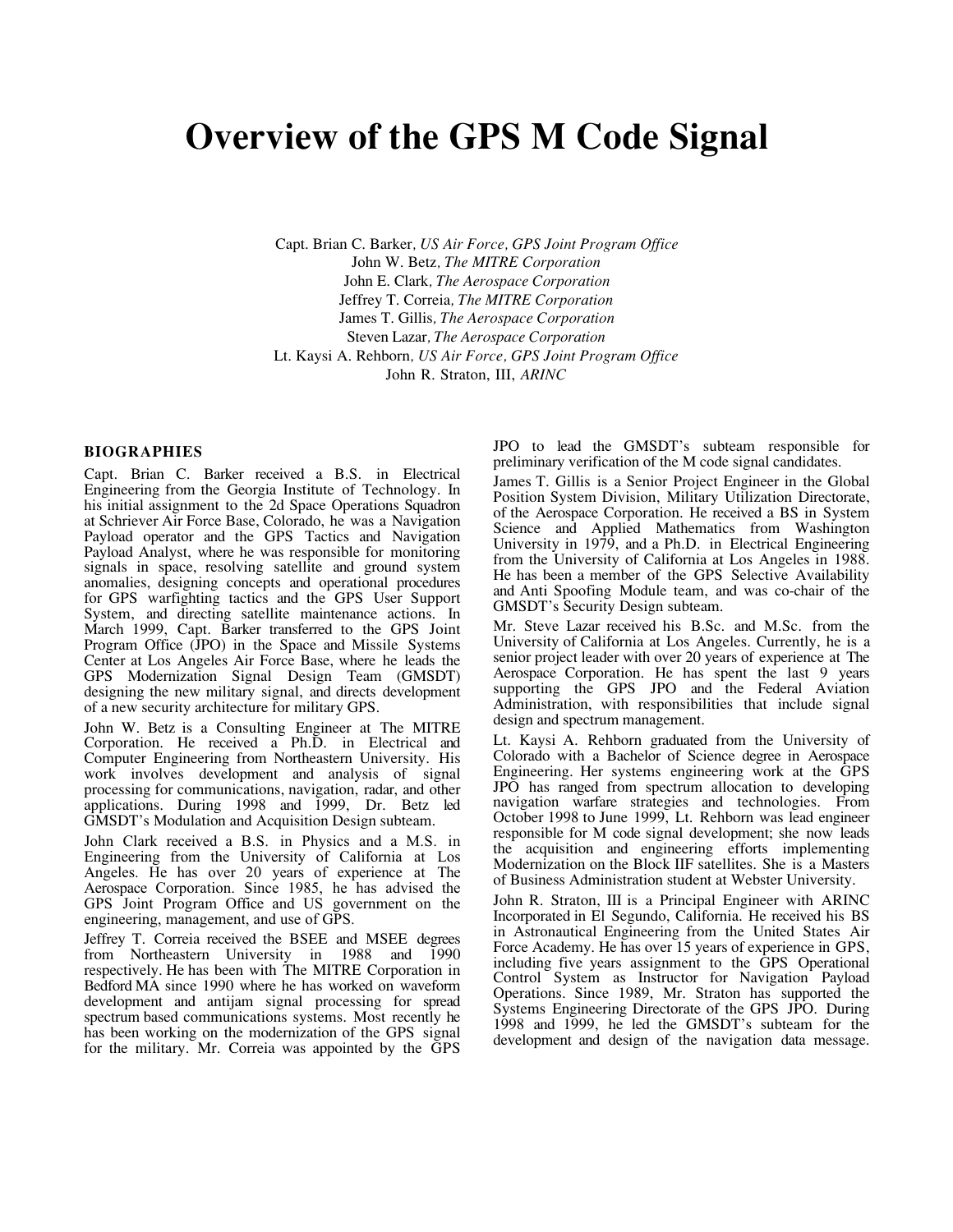| <b>Report Documentation Page</b>                                                                                                                                                                                                                                                                                                                                                                                                                                                                                                                                                                                                                                                                                                                                                                                                                                   |                             |                              |                 | Form Approved<br>OMB No. 0704-0188                  |                           |
|--------------------------------------------------------------------------------------------------------------------------------------------------------------------------------------------------------------------------------------------------------------------------------------------------------------------------------------------------------------------------------------------------------------------------------------------------------------------------------------------------------------------------------------------------------------------------------------------------------------------------------------------------------------------------------------------------------------------------------------------------------------------------------------------------------------------------------------------------------------------|-----------------------------|------------------------------|-----------------|-----------------------------------------------------|---------------------------|
| Public reporting burden for the collection of information is estimated to average 1 hour per response, including the time for reviewing instructions, searching existing data sources, gathering and<br>maintaining the data needed, and completing and reviewing the collection of information. Send comments regarding this burden estimate or any other aspect of this collection of information,<br>including suggestions for reducing this burden, to Washington Headquarters Services, Directorate for Information Operations and Reports, 1215 Jefferson Davis Highway, Suite 1204, Arlington<br>VA 22202-4302. Respondents should be aware that notwithstanding any other provision of law, no person shall be subject to a penalty for failing to comply with a collection of information if it<br>does not display a currently valid OMB control number. |                             |                              |                 |                                                     |                           |
| 1. REPORT DATE<br>2. REPORT TYPE<br>2006                                                                                                                                                                                                                                                                                                                                                                                                                                                                                                                                                                                                                                                                                                                                                                                                                           |                             |                              |                 | <b>3. DATES COVERED</b><br>00-00-2006 to 00-00-2006 |                           |
| <b>4. TITLE AND SUBTITLE</b>                                                                                                                                                                                                                                                                                                                                                                                                                                                                                                                                                                                                                                                                                                                                                                                                                                       |                             |                              |                 | <b>5a. CONTRACT NUMBER</b>                          |                           |
| <b>Overview of the GPS M Code Signal</b>                                                                                                                                                                                                                                                                                                                                                                                                                                                                                                                                                                                                                                                                                                                                                                                                                           |                             |                              |                 | <b>5b. GRANT NUMBER</b>                             |                           |
|                                                                                                                                                                                                                                                                                                                                                                                                                                                                                                                                                                                                                                                                                                                                                                                                                                                                    |                             |                              |                 | 5c. PROGRAM ELEMENT NUMBER                          |                           |
| 6. AUTHOR(S)                                                                                                                                                                                                                                                                                                                                                                                                                                                                                                                                                                                                                                                                                                                                                                                                                                                       |                             |                              |                 | <b>5d. PROJECT NUMBER</b>                           |                           |
|                                                                                                                                                                                                                                                                                                                                                                                                                                                                                                                                                                                                                                                                                                                                                                                                                                                                    |                             |                              |                 | <b>5e. TASK NUMBER</b>                              |                           |
|                                                                                                                                                                                                                                                                                                                                                                                                                                                                                                                                                                                                                                                                                                                                                                                                                                                                    |                             |                              |                 | <b>5f. WORK UNIT NUMBER</b>                         |                           |
| 7. PERFORMING ORGANIZATION NAME(S) AND ADDRESS(ES)<br>MITRE Corporation, 202 Burlington Road, Bedford, MA, 01730-1420                                                                                                                                                                                                                                                                                                                                                                                                                                                                                                                                                                                                                                                                                                                                              |                             |                              |                 | 8. PERFORMING ORGANIZATION<br><b>REPORT NUMBER</b>  |                           |
| 9. SPONSORING/MONITORING AGENCY NAME(S) AND ADDRESS(ES)                                                                                                                                                                                                                                                                                                                                                                                                                                                                                                                                                                                                                                                                                                                                                                                                            |                             |                              |                 | 10. SPONSOR/MONITOR'S ACRONYM(S)                    |                           |
|                                                                                                                                                                                                                                                                                                                                                                                                                                                                                                                                                                                                                                                                                                                                                                                                                                                                    |                             |                              |                 | <b>11. SPONSOR/MONITOR'S REPORT</b><br>NUMBER(S)    |                           |
| 12. DISTRIBUTION/AVAILABILITY STATEMENT<br>Approved for public release; distribution unlimited                                                                                                                                                                                                                                                                                                                                                                                                                                                                                                                                                                                                                                                                                                                                                                     |                             |                              |                 |                                                     |                           |
| <b>13. SUPPLEMENTARY NOTES</b><br>The original document contains color images.                                                                                                                                                                                                                                                                                                                                                                                                                                                                                                                                                                                                                                                                                                                                                                                     |                             |                              |                 |                                                     |                           |
| 14. ABSTRACT                                                                                                                                                                                                                                                                                                                                                                                                                                                                                                                                                                                                                                                                                                                                                                                                                                                       |                             |                              |                 |                                                     |                           |
| <b>15. SUBJECT TERMS</b>                                                                                                                                                                                                                                                                                                                                                                                                                                                                                                                                                                                                                                                                                                                                                                                                                                           |                             |                              |                 |                                                     |                           |
| 16. SECURITY CLASSIFICATION OF:<br><b>17. LIMITATION OF</b>                                                                                                                                                                                                                                                                                                                                                                                                                                                                                                                                                                                                                                                                                                                                                                                                        |                             |                              |                 | 18. NUMBER                                          | 19a. NAME OF              |
| a. REPORT<br>unclassified                                                                                                                                                                                                                                                                                                                                                                                                                                                                                                                                                                                                                                                                                                                                                                                                                                          | b. ABSTRACT<br>unclassified | c. THIS PAGE<br>unclassified | <b>ABSTRACT</b> | OF PAGES<br>8                                       | <b>RESPONSIBLE PERSON</b> |

**Standard Form 298 (Rev. 8-98)**<br>Prescribed by ANSI Std Z39-18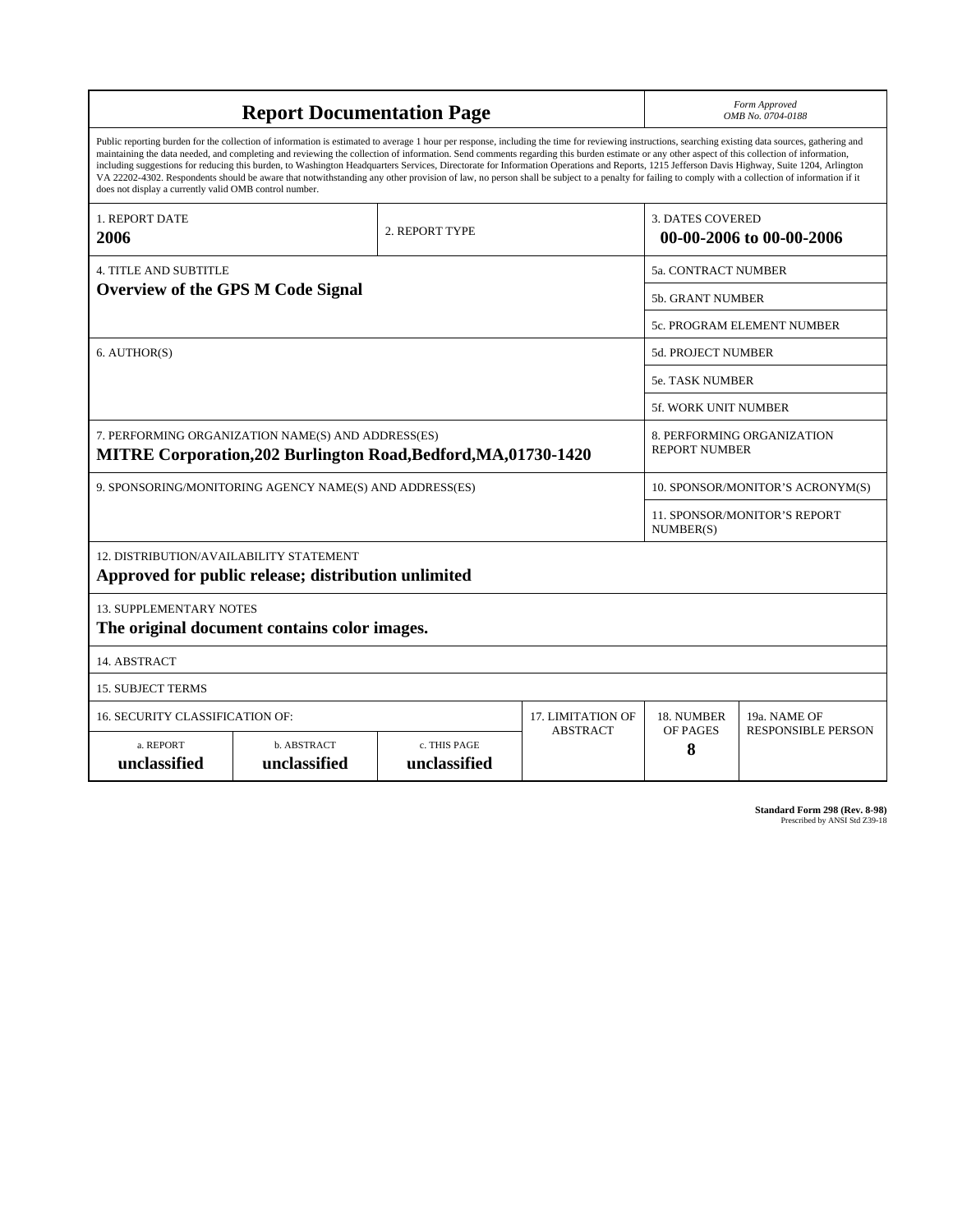## **ABSTRACT**

Over the past year, the GPS Military Signal Design Team (GMSDT), led by the GPS Joint Program Office (JPO), has produced a recommended design of the new military signal for the L1 and L2 bands. This paper synopsizes the resulting M code signal design, which is to be implemented in modernized satellites and in a new generation of receivers. The paper summarizes the history that led to GPS Modernization with a new military signal on L1 and L2. After an overview of the M code signal design, the paper describes the modulation design, along with aspects of the design for signal acquisition and the data message. It also outlines some of the aspects of implementing M code signal transmission on modernized satellites, and M code signal reception in a new generation of User Equipment. Plans for refinement and further verification of the design are outlined.

## **INTRODUCTION**

The motivations for GPS Modernization, as an essential part of GPS navigation warfare (NAVWAR), have been aptly described summarized in [1] and its references. The objectives of the modernized military signal in the context of NAVWAR are protecting military use of GPS by the US and its allies, preventing hostile use of GPS, while preserving the peaceful use of the civil radionavigation service. Furthermore, Modernization entails improving performance of GPS service for both civilian and military users, while recognizing that the threat against the military user may continue to increase. Thus, the job of the GPS Modernization Signal Design Team (GMSDT) was to design a signal that provides functions, performance, and flexibility for an enhanced military radionavigation service, while ensuring that current military and civilian receivers continue to operate with the same or better performance as they do today.

While some of the proposed approaches during early consideration of GPS Modernization involved new frequencies other than the existing carriers at L1 (1575.42 MHz) and L2 (1227.6 MHz), the technical and regulatory benefits of operating within the existing radionavigation satellite service (RNSS) bands, coupled with the scarcity of L-band or other spectrum, constrained any new military signal to the currently registered GPS bands. The challenge was to identify designs for the combined architecture of civil and military signals that would fit within the bands but have sufficient isolation to prevent mutual interference. Since the U.S. is intending to discontinue the use of Selective Availability, C/A on L1 will be even more important for civilian and aviation use. With the Vice Presidential announcement in March 1998, the C/A code signal will be transmitted on L2 as well. In addition, a new civil signal is planned at 1176.45 MHz [2].

During 1997 and 1998, the JPO led an initial investigation into the design of a new military signal for use on L1 and L2. Several fundamentally different signal architectures were considered, along with various modulation designs and alternatives for transmitting the new signal from space vehicles. As described in [1] and its references, this work culminated in the conclusion that frequency reuse was feasible, that the signal architecture on both L1 and L2 should include C/A code signals in the center of each band for civil use while retaining the Y code signal, and that the new military signal should use a "split spectrum" modulation that placed most of its power near the edges of the allocated bands. Further, the results showed that an offset carrier modulation [3] was the best option, and that there were distinct advantages for transmitting the new M code signal through a separate RF chain and antenna aperture on the spacecraft.

Later in 1998, the JPO formed the GMSDT to examine further the modulation design, while designing other components of the M code signal including the approach for signal acquisition, a new data message format, and a new security architecture. Thorough examination of many options, coupled with extensive analysis and experimentation (some of which is documented in references of this paper) has led to completion of most of the design. The resulting design recommendation was briefed by the JPO to the GPS Independent Review Team (IRT) in August 1999. The IRT's approval of the design recommendation, with praise for the design and evaluation process that led to the recommendation, clears the way for testing and documentation of the signal design details, while design and development begin for modernized space vehicles and M code signal receivers. The resulting signal architecture is shown in Figure 1.

This paper describes the M code signal design that has been selected. It emphasizes not the process that led to the design, but rather the resulting design itself. The next section summarizes the M code signal design. Subsequent sections provide overviews, in turn, of the modulation design, the acquisition design, and the data message design. Important aspects of implementing the new signal on space vehicles and in user equipment are summarized.

## **OVERVIEW OF THE M CODE SIGNAL DESIGN**

The M code signal design needed to provide better jamming resistance than the Y code signal, primarily through enabling transmission at much higher power without interference with C/A code or Y code receivers. The M code signal also needed to be compatible with prevention jamming against enemy use of GPS [1]. The design should provide more robust signal acquisition than is achieved today, while offering better security in terms of exclusivity, authentication, and confidentiality, along with streamlined key distribution. In other aspects, the M code signal should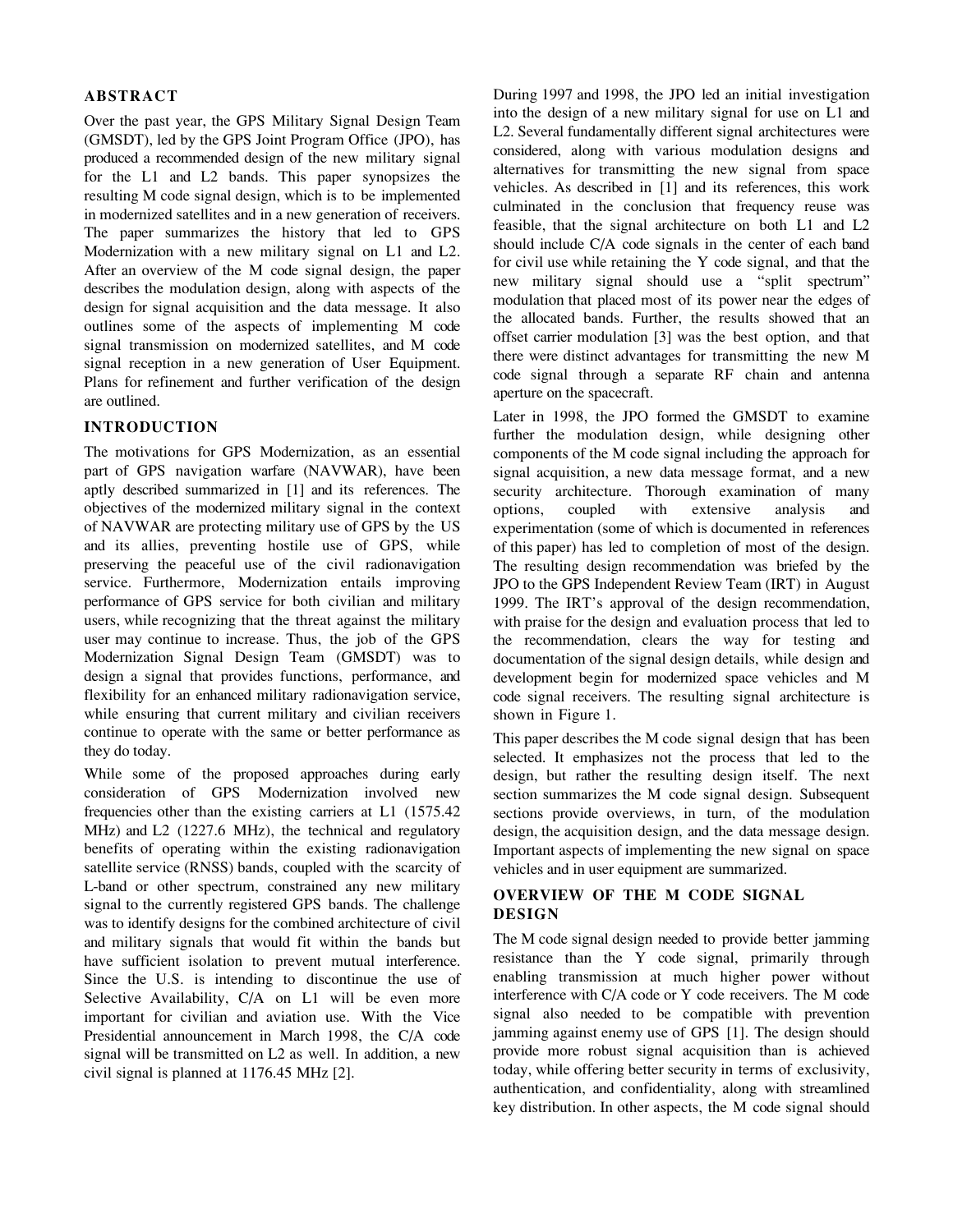

provide at least comparable performance to the Y code signal, and preferably better performance. It also should provide more flexibility than the Y code signal offers.

While providing these benefits, the M code signal must coexist with current signals on L1 and L2, not interfering with current or future civilian or military user equipment. Further, it must be simple and low-risk to implement both on space vehicles and in future user equipment. In particular, since transmit power on the spacecraft is both limited and in high demand for many applications, the M code signal design—and the overall signal architecture—must be as power efficient as possible.

The recommended M code design satisfies these needs within the constraints. The modulation of the M code signal is a binary offset carrier signal with subcarrier frequency 10.23 MHz and spreading code rate of 5.115 M spreading bits per second, denoted a BOC(10.23,5.115) (abbreviated as BOC(10,5)) modulation. Spreading and data modulations employ biphase modulation, so that the signal occupies one phase quadrature channel of the carrier. The spreading code is a pseudorandom bit stream from a signal protection algorithm, having no apparent structure or period.

The baseline acquisition approach uses direct acquisition of the M code navigation signal, obtaining processing gain through the use of large correlator circuits in the user equipment. Several acquisition aids are still being considered to supplement direct acquisition.

The data message provides considerable flexibility in content, structure, and bit rate, combined with strong forward error control. Various aspects of the data message can be configured differently on different orbital planes, different individual satellites, and even different carriers on a given satellite, allowing a considerable amount of operational flexibility.

The M code signal's security design is based on next generation cryptography and other aspects, including a new keying architecture.

As enabled by the satellite's RF and antenna designs, a given satellite may transmit two different M code signals at each carrier frequency (but physically different carriers). This allows for a lower power signal with wide enough angular coverage for earth and space users (termed the earth coverage signal), in conjunction with a higher power signal transmitted in a spot beam (the spot signal) for greater antijam (AJ) from space in a localized region. These two M code signals, while transmitted from the same satellite at the same carrier frequency, are distinct signals with different carriers, spreading codes, data messages, and other aspects.

## **M CODE SIGNAL MODULATION DESIGN**

The BOC(10,5) modulation uses a 10.23 MHz square wave subcarrier modulated by spreading code bits at a rate of 5.115 M bit/s; the spreading code transitions are aligned with transitions of the square wave subcarrier. While details of BOC modulations are provided in [3], characteristics of the BOC(10,5) modulation are summarized here.

An example of the resulting biphase baseband waveform is provided in Figure 2. An essential aspect of this waveform is that it has constant modulus, which contributes to efficient implementation, even while it provides the spectrum shaping needed for frequency reuse. Each bit of the spreading sequence is applied to two complete cycles of a square wave, which is equivalent to a direct sequence modulation using the unconventional spreading symbol illustrated in Figure 3.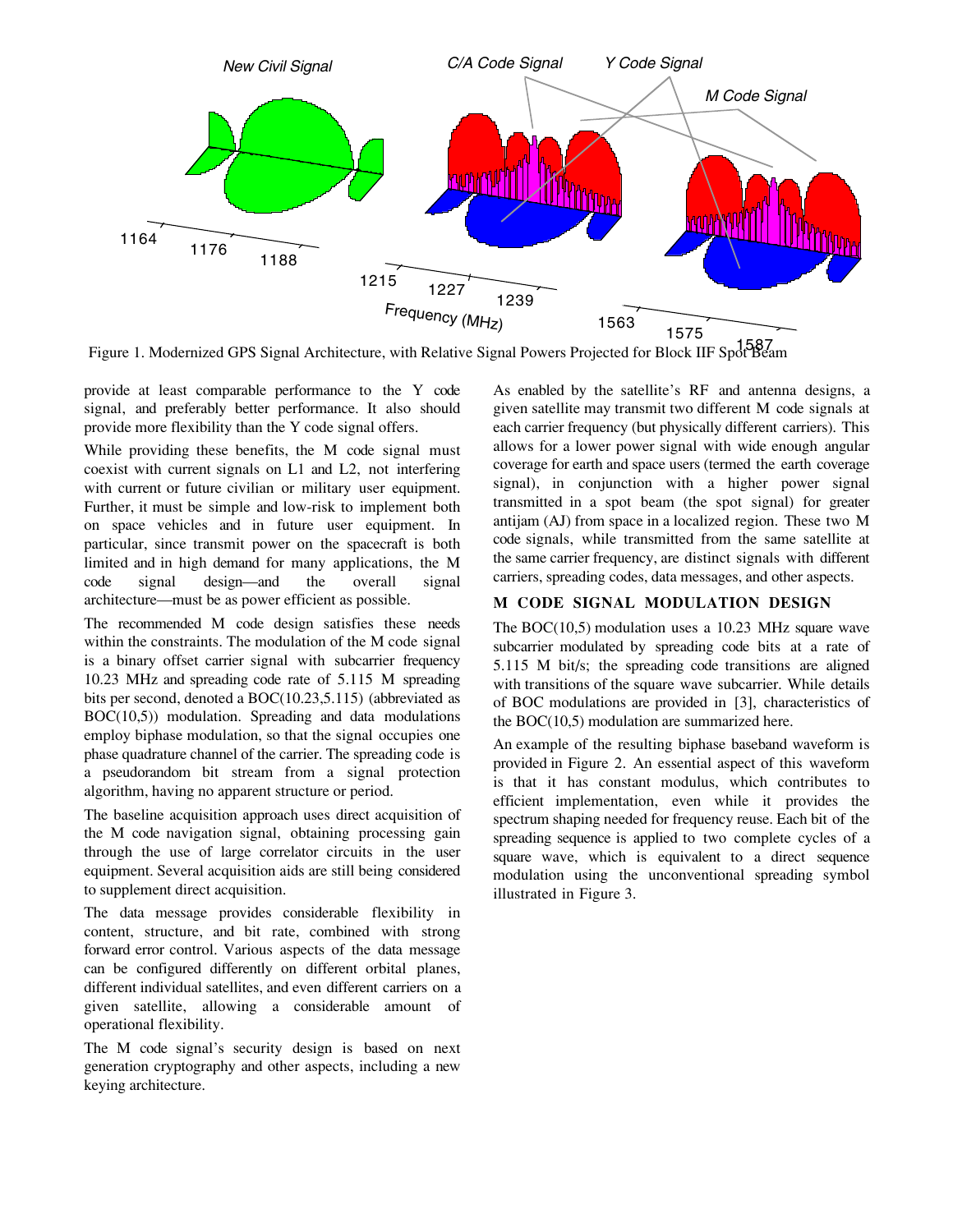

Figure 2. Example Segment of BOC(10,5) Baseband Signal (Solid Line), with Spreading Code Sequence +1, –1, +1,  $-1$ ,  $-1$  (Dashed Line)



Figure 3. Spreading Symbol for BOC(10,5) Modulation

Since the spreading symbol has average value of zero, its spectrum has a null at band center. Also, since the dominant variations in the spreading symbol occur at a higher rate than the spreading code is applied, most of the  $BOC(10,5)$ 's power occurs at frequencies higher than the spreading code rate. Its power spectral density is given by [3]

$$
G_{\text{BOC}(f_s, f_c)}(f) = f_c \left( \frac{\sin \left( \frac{\pi f}{2f_s} \right) \sin \left( \frac{\pi f}{f_c} \right)}{\pi f \cos \left( \frac{\pi f}{2f_s} \right)} \right)^2,
$$
\n
$$
f_s = 10.23 \times 10^6, f_c = 5.115 \times 10^6,
$$
\n(1)

and illustrated in Figure 4, where its spectrum is compared to that of the C/A code signal and the Y code signal, with all signals having 1 W power. More than 75% of the M code signal power is within the 24 MHz bandwidth registered for GPS.

The autocorrelation function of BOC(10,5), strictly bandlimited to a complex bandwidth of 24 MHz, is illustrated in Figure 5. The sharp main peak enables highly accurate code tracking [4], and good multipath resolution. In white noise, the RMS pseudorange error of the M code signal is approximately one-third that of the Y code signal, potentially providing better navigation performance.







Figure 5. Magnitude Autocorrelation Function of M Code Signal Bandlimited to Complex Bandwidth of 24 MHz, Normalized to Power in Infinite Bandwidth

Extensive analysis based on the theory presented in [5] and confirmed by hardware measurements, shows that AJ performance of the BOC(10,5) modulation is comparable to that of other modulations considered [6] and to Y code at the same power level. Since the BOC(10,5) modulation's spectrum is distinct from that of the Y and C/A code signals, the BOC(10,5) modulation can be received at high power levels without degrading the performance of Y code receivers or C/A code receivers [7]. The BOC(10,5) modulation is also insensitive to jamming that might be directed against the  $C/A$  code signal. Thus, the BOC(10,5) modulation satisfies all requirements for the M code signal.

The binary sequence used to spread the  $BOC(10,5)$ modulation has no discernible structure. Consequently, there is neither need nor opportunity to carefully design the spreading code, as was done for the C/A code signal and the new civil signal on L5.

#### **SIGNAL ACQUISITION DESIGN**

The M code signal has been designed for autonomous acquisition, so that a receiver will be able to acquire the M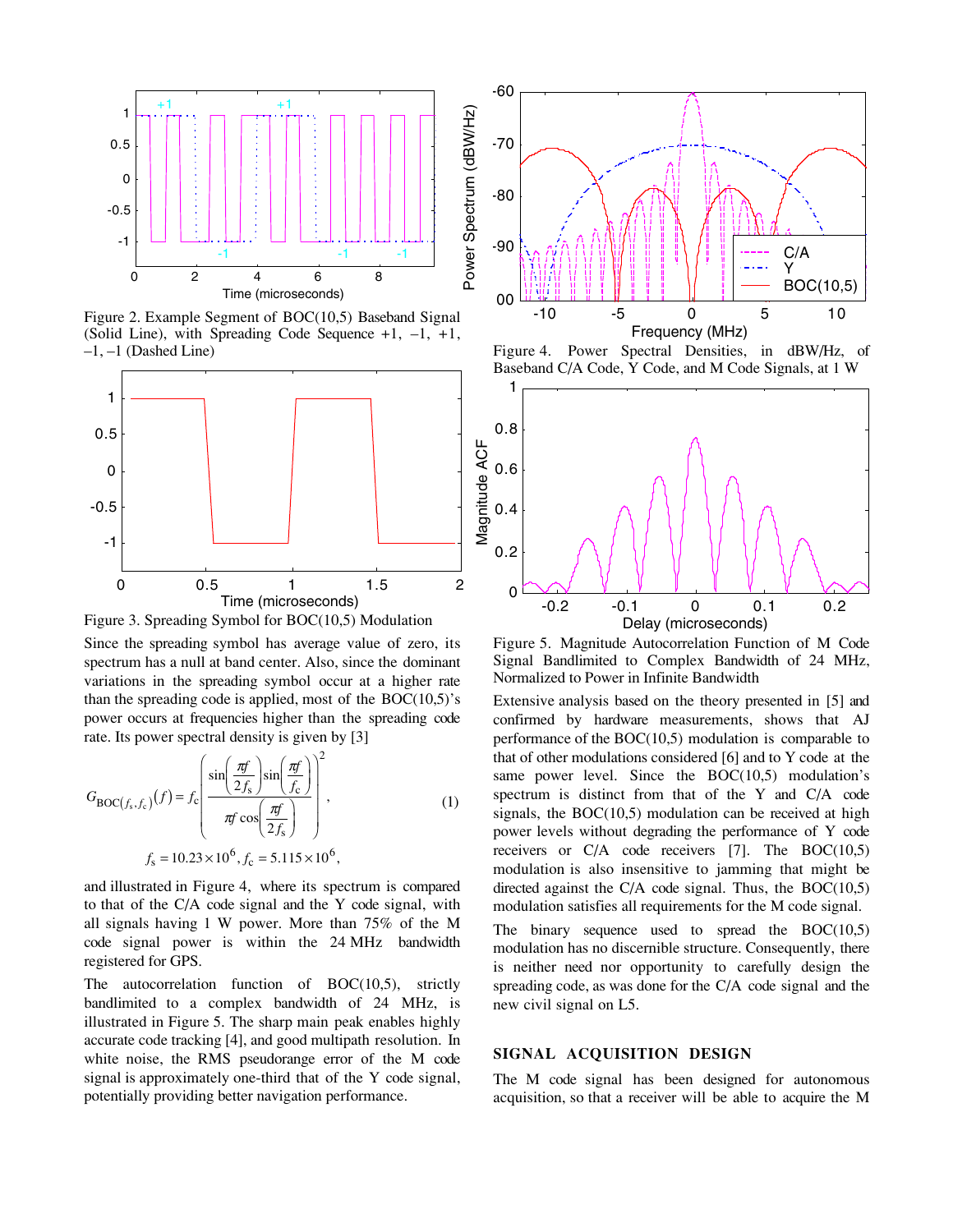code signal without access to C/A code or Y code signals. Many options have been considered to enable robust acquisition of the M code signal in jamming, when the initial time uncertainty is on the order of seconds. The baseline M code signal design recommends that receivers needing to operate in heavy jamming perform direct acquisition of the M code navigation signal, using a processing architecture that provides large processing gain. This approach, analyzed in [8], allows acquisition processing to make use of all the power transmitted on a carrier, while being immune to advanced jamming techniques. Continuing growth in semiconductor technology is projected to enable this direct acquisition circuitry in the time frame of interest.

In order to provide rapid acquisition even with large initial uncertainties in time, several different acquisition aids are being assessed.

Whenever the BOC(10,5) modulation is being acquired (either the navigation signal directly, an acquisition aid, or a separate acquisition signal using the  $BOC(10,5)$ modulation) receiver processing can take advantage of the modulation's unique sideband structure. In particular, acquisition processing is simplified considerably in forming acquisition test statistics by noncoherently combining results from processing the upper and lower sidebands separately [8]. This approach, portrayed in Figure 6, allows the acquisition search to proceed at a time granularity commensurate with the spreading code rate, rather than the (faster) subcarrier rate. The computational simplification outweighs the slight performance loss from the noncoherent combination of results from the upper and lower sidebands.





#### **M CODE SIGNAL DATA MESSAGE DESIGN**

The M-code signal data message structure was designed to meet the following set of criteria:

- Provide flexibility of format, control and content;
- Improve the performance of all key parameters (e.g., Better error rates and reduced data collection times);
- Improve the system's data security and integrity;
- Enable enhancements to the system's security architecture and key management infrastructure; and
- Enable future adaptations to the GPS data message as military applications, technology and mission requirements evolve.

More detailed and quantitative versions of these criteria were employed during the trade study performed by the Data Message Subteam (DMS)—a subgroup of the GMSDT—to arrive at the proposed military navigation (MNAV) data message design. The trade study approach is summarized in Figure 7.





The trade study was necessarily constrained by two core characteristics of military GPS. The first is that GPS is primarily a radionavigation service for the U.S. and allied forces, as well as the civilian community.. The DMS dismissed alternatives that diminished the ability of GPS to continue to support that key mission. For example, data collection times could be dramatically reduced by implementing very high speed data rates. However, the penalty paid in terms of AJ performance outweigh the potential benefit that such high data rates might otherwise provide. The second constraint is the fact that GPS is an existing system, with an enormous installed user base. Alternatives significantly impacting user concept of operations (CONOPS) or necessitating costly integration were likewise deemed incompatible with the overall objective of military GPS modernization.

Keeping in mind the constraints just mentioned, the DMS nevertheless sought to design a new data message structure with the flexibility and robustness to satisfy current requirements, while retaining the capacity to satisfy future mission needs. Early in the trade study, DMS investigators recognized the opportunity represented by the ubiquity of GPS in DoD weapons systems. What other radio is fielded on everything from submarines to soldiers, from UAVs to 5-inch artillery rounds? The leverage such a standardized radio provides—albeit one-way—in terms of force integration is immense. Accordingly, the DMS was keenly motivated to develop a new data message permitting future weapons systems integrators to utilize their GPS user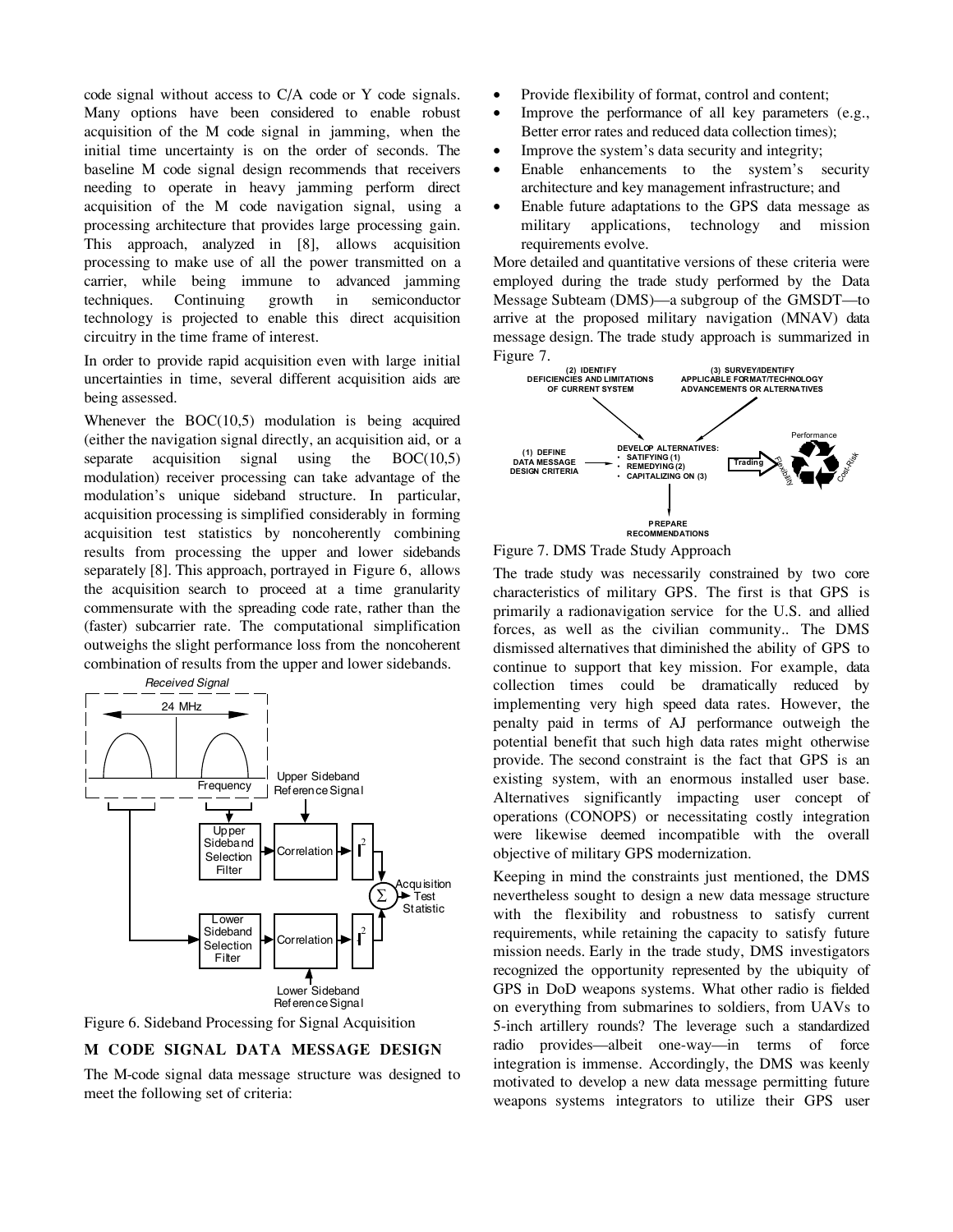equipment (UE) for applications which haven't even been identified yet.

Briefly, the proposed MNAV data message design replaces the use of frames and subframes, as in the current NAV data message, with a packetized Message-based communications protocol. The decision to dispense with a periodically repeating fixed format was motivated by the need to improve the ability of the system to accommodate new data contents.

Control of the MNAV data message content has also been dramatically improved. Each operational M-code SV may transmit different data message content on L1 and L2 channels, and at different data rates. Similarly, the data message content from different space vehicles (SVs) may differ. This flexibility permits system operators to configure the Space Segment (SS) in a variety of space-division or frequency-division modes to respond to a wide range of operational needs and circumstances.

The proposed MNAV format also includes provisions for improved error control, including a modern parity algorithm and forward error control (FEC). The MNAV format will also include provisions for military considerations such as burst-error protection, data message authentication and validation, and encryption.

MNAV design is progressing rapidly. Key elements have yet to be defined, but most of these elements are design details that will not likely affect the overall MNAV architecture. As it stands, the proposed MNAV design promises to provide enhanced AJ capability, expanded data bandwidth capacity, and improved signal security to GPS military users for decades to come.

## **M CODE SIGNAL IMPLEMENTATION ON SPACE VEHICLES**

The DoD plans to modernize some Block IIF space vehicles (SVs) for transmission of the M code signal. This section summarizes some of the satellite design aspects and the resulting signal characteristics. All of the numerical values provided are nominal, for illustrative purposes only, since detailed specifications and designs are not yet finalized.

Fully modernized Block IIF satellites will transmit two distinct M code signals on both L1 and L2. The earth coverage signal will be received at a nominal power level of –158 dBW over the entire surface of the earth viewed by the satellite, and extending into space. The spot beam signal will be received at a nominal power level of  $-138$  dBW. The earth coverage signal and spot beam signal have different spreading sequences, can have different data messages, and are treated by a receiver as distinct signals, analogous to signals from different satellites. Current plans are for nominal received power levels on both L1 and L2 to be –157 dBW for the C/A code signal and –160 dBW for the Y code signal. The nominal received power level of the civil signal on L5 will be –154 dBW.

The baseline design for the modernized Block IIF involves three RF chains and three apertures for navigation signals. The existing RF chain and antenna are essentially unmodified, and used to transmit C/A code and Y code in phase quadrature on L1 and L2, consistent with the premodernization design for Block IIF satellites. The new civil signal on L5 is also power combined with these signals and transmitted from the same antenna. A new RF chain generates the earth coverage signal, transmitted from a new antenna that is also mounted on the satellite body. An additional RF chain generates the spot beam signal when it is turned on. The spot beam antenna is a parabolic dish extended from the satellite body.

Supplying the additional power for the new signals involves additional solar panels. New baseband circuitry is added to generate the data messages and the spreading sequences for M code signals and the new civil signal. RF circuitry and power amplifiers are added for the new signals, along with the antennas mentioned above. Crosslinks and other supporting functions are also enhanced to provide additional functionality needed for the M code signal.

## **M CODE SIGNAL IMPLEMENTATION IN UE**

This section emphasizes the aspects of M code receiver design that either differ from a typical Y code receiver, or represent enhancements to today's military receivers.

A high-level receiver architecture is shown in Figure 8. In the front end of a receiver, the signals received at L1 and L2 are translated to an intermediate frequency, where they are digitized. Typically this downconversion is done in one or two stages. M code receivers may use frequency plans that are similar to those of current military receivers. In fact, the baseline M code receiver architectures under consideration also provide for reception of C/A code and Y code, although this is not required.





As shown in Figure 4, the spectrum of the M-code signal extends to the edges of the 24 MHz band—wider than the nominal 20 MHz bandwidth of Y code. Increased reliance on the signal near band edge requires antennas and front-end filters with wider bandwidths and less distortion of gain and phase, while still rejecting out-of-band interference. Since analog filters introduce phase distortion near the transition region of the filter, the bandwidth of selection filters may be somewhat wider than 24 MHz in some applications. Subsequent digital filtering can then reduce the bandwidth of the sampled signal, attenuating the band edges without phase distortion. Since such an implementation requires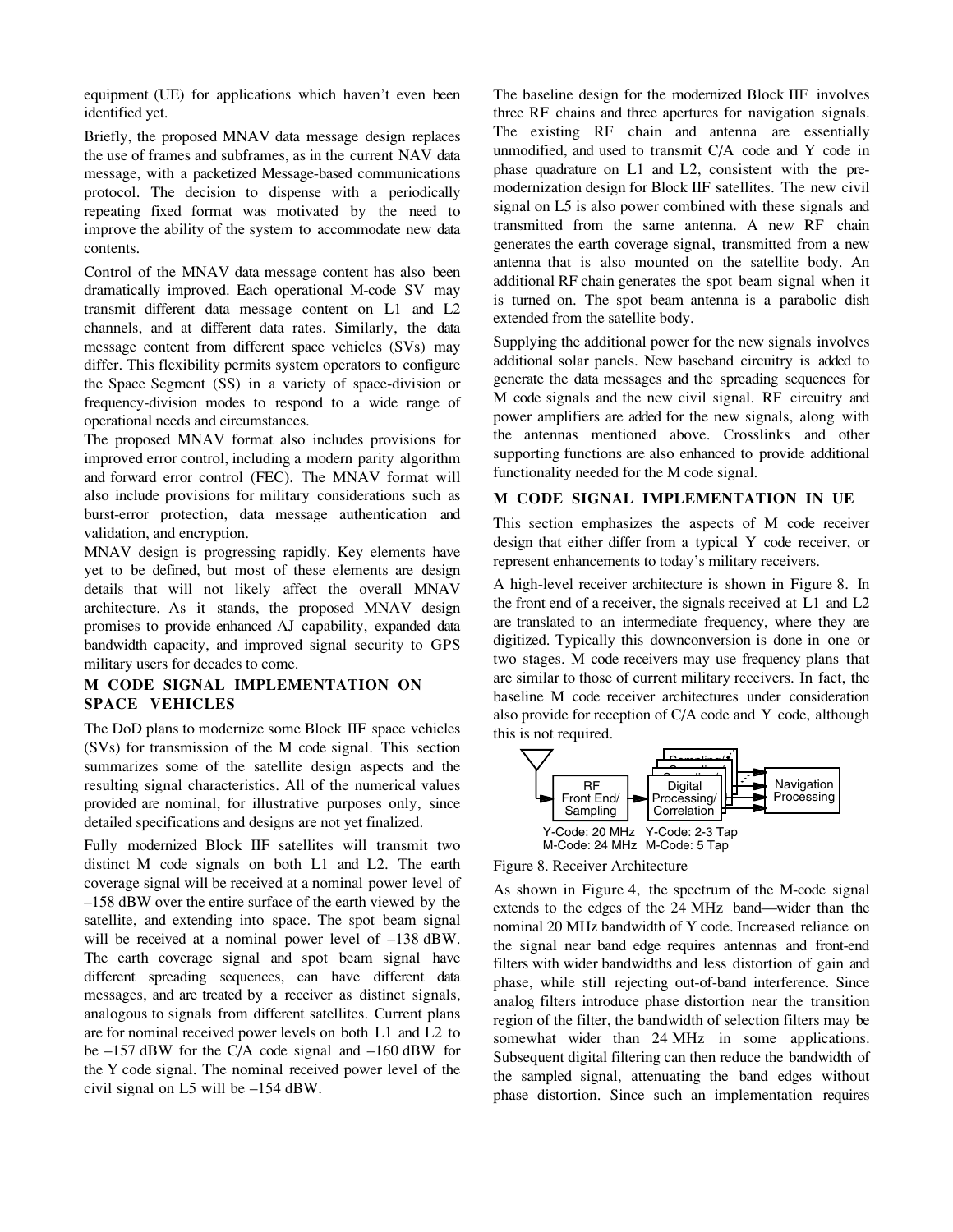higher sampling rates and subsequent signal processing for decimation, other alternatives may be preferred in some applications, depending on considerations such as the level of technology available, the degree of performance needed, antenna constraints, and issues of size, weight, and power.

Specialized code tracking approaches can take advantage of the multimodal correlation function shown in Figure 5. The narrow center peak offers very accurate code tracking, while additional processing ensures that the code tracking loop tracks the correct peak. One method for accomplishing this involves very-early/very-late processing described in [10] as "bump jumping". The code tracking loop architecture for this scheme is shown in Figure 9.



Figure 9. Code Tracking Loop Architecture for Very-Early/Very-Late Processing

The functions in Figure 9 involving early, prompt, and late taps represents typical minimum processing used today in the code tracking loop of a typical military receiver. The additional very-early and very-late correlator taps sample the adjacent peaks of the M-code correlation function, ensuring that the prompt reference is aligned with the main peak of the correlation function, and not a secondary peak. If either the very-early or the very-late tap repeatedly indicates a greater magnitude than its counterpart and the prompt signal, this indicates a lock on the wrong peak, and the phase of the replicated code is accordingly adjusted by a step change. Note also that the multi-lobed peak of the M-code autocorrelation function is compatible with techniques such as extended range correlation that are employed in current military receivers.

Carrier tracking of the M-code signal is done identically as in conventional receivers, operating on the "Prompt" output of Figure 9. While data demodulation is also analogous to

that performed in current receivers, widely-used Viterbi decoding is employed.

Most other aspects of the receiver architecture for M code receiver processing remain unchanged from the Y code receiver, although the details are different.

Design of signal acquisition processing has emphasized architectures for direct acquisition of the M code signal, and several alternative architectures have been studied. Each offers different advantages in terms of AJ capability, time to acquire, circuit clock speed, circuit complexity, and compatibility with acquiring punctured acquisition designs. Some architectures draw on technology being developed for direct acquisition of the Y code signal, while others use novel approaches that draw on advances in integrated circuit technology. Various receiver processing approaches are also being considered in conjunction with proposed concepts for dedicated acquisition signals.

## **SUMMARY AND FUTURE PLANS**

The M code signal design forms the core of the military GPS utility for decades to come. The innovative BOC modulation design allows continued military use of existing GPS frequencies while enabling NAVWAR prevention efforts. It ensures backward compatibility with existing military and civilian GPS receivers while protecting the military utility of GPS through high power transmissions for improved jamming resistance. The BOC modulation also allows receivers to exploit its wideband characteristics. Autonomous acquisition of the M code signal using direct acquisition technology offers increased robustness. The powerful new data message format significantly improves key performance measures of the GPS data message, reduces inefficiencies that exist in the current format, and provides the flexibility to manage the GPS signal-in-space data contents to address a wide range of current and future operational needs. It enables an over-the-air-rekey capability for the warfighter, while providing considerable flexibility to accommodate growth and changes in GPS operational needs. New security features provide improved security with better ease of use.

Even at the earth coverage power level, the M code signal offers comparable jamming resistance to the Y code signal, more robust acquisition, much greater immunity to prevention jamming, better security features, and an improved data message.

The in-depth design and evaluation process used by the GMSDT led to objective design decisions even though some of the requirements were subjective. New theory was developed to design code tracking loops for the novel BOC modulations, and new receiver processing approaches were developed and demonstrated to take advantage of BOC signals' unique characteristics. This new theory also predicted effects of jamming and interference on code tracking accuracy. A first-of-its-kind hardware suite [11] was